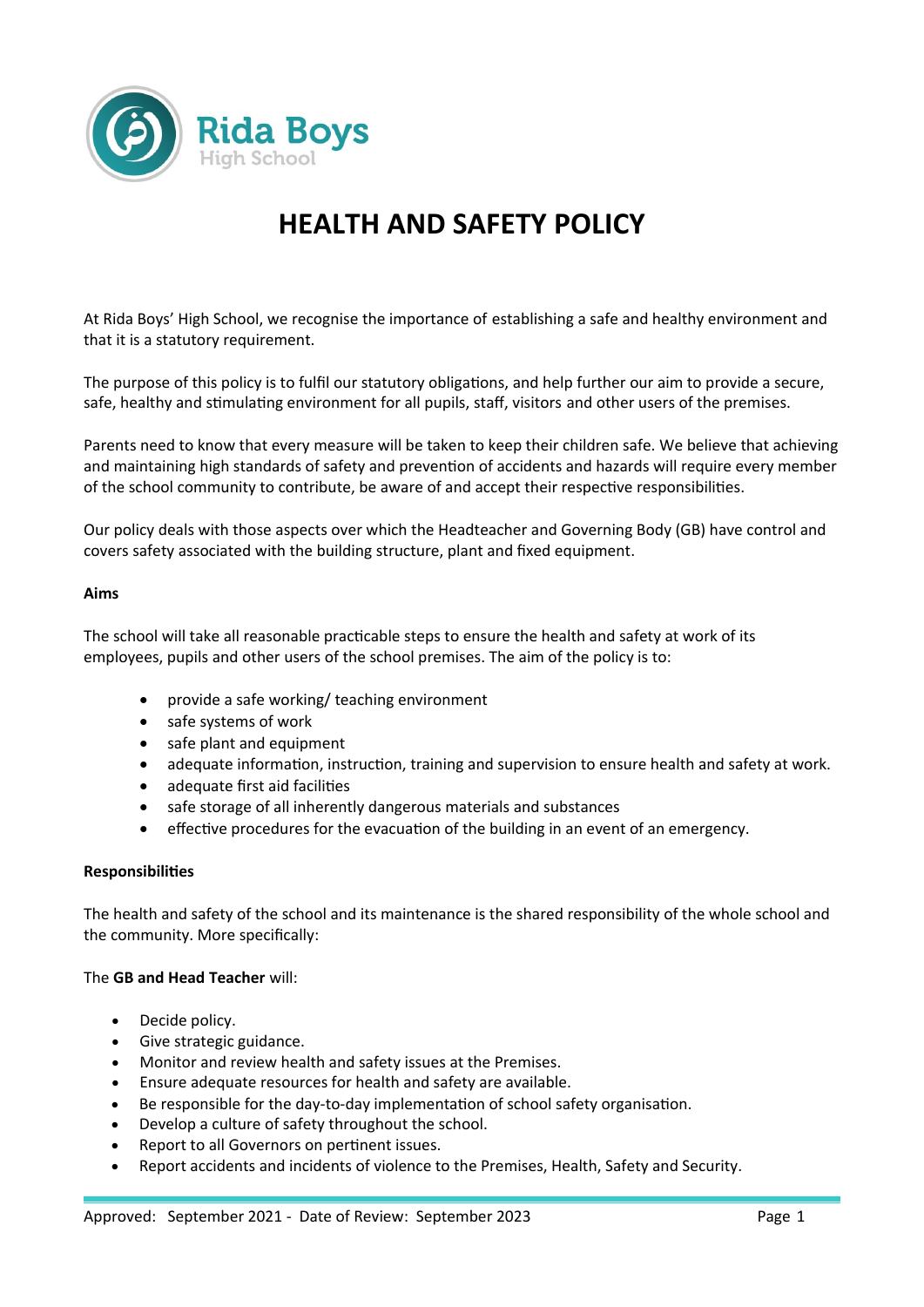- Liaise with outside agencies able to offer expert advice.
- Ensure that all staff fulfil their duties to co-operate with the policy.
- Formulate and co-ordinate safety procedures.
- Review first aid, fire/evacuation and risk assessment procedures with relevant staff, on an annual basis, or as and when necessary, reporting back to the GB.
- Ensure relevant staff has access to appropriate training.
- Meet with the Caretaker and SMT meet on a weekly basis to manage site issues.
- Report to the Caretaker and Admin staff any defects and hazards that are brought to their notice.
- Recognise their responsibility under the Health and Safety at Work Act 1974 so far as is reasonably practicable to:
- a) Provide plant, equipment and systems of work, which are safe and without risks to health.
- b) Plan for ensuring safety and absence of risks to health about the use, handling, storage and transport of articles and substances.
- c) Develop safety awareness and provide adequate training, information, instruction and supervision to enable all staff employed in the school and pupils to perform their work safely and efficiently.
- d) Promote the development and maintenance of safe, health and welfare practices.
- e) Maintain the premises in a condition that is safe and without risks to health and the maintenance of access to and from the premises.
- f) Provide and maintain a working environment that is safe, without risk to health and adequate as regards welfare facilities for staff, pupils and other supervising adults.
- g) Ensure sufficient funds are available to provide, as necessary, protective clothing/ equipment to all staff employed in the school, for the safe use of machinery, equipment and substances.
- h) Maintain a close interest in all the health and safety matters in so far as they affect activities in the premises under the control of the school.
- All **Staff** will:
	- Ensure that they have read the Health and Safety Policy.
	- Fully support all health and safety arrangements.
	- Take reasonable care of their own health and safety and that of others who may be affected by their actions.
	- Ensure, as far as is reasonably practicable, that their classroom or office is safe.
	- Use equipment safely.
	- Ensure, as far as is reasonably practicable, that pupils use equipment safely.
	- Report situations which may present a serious or imminent danger to the SMT, Caretaker or Admin staff.
	- Report any defects and hazards to the caretaker through recording in his file in the School Office.
	- Report any concerns of abuse to pupils to the child protection officer.
	- Complete an 'Accident / Injury form, available from in the School Office, in the event of a significant accident or incident of violence.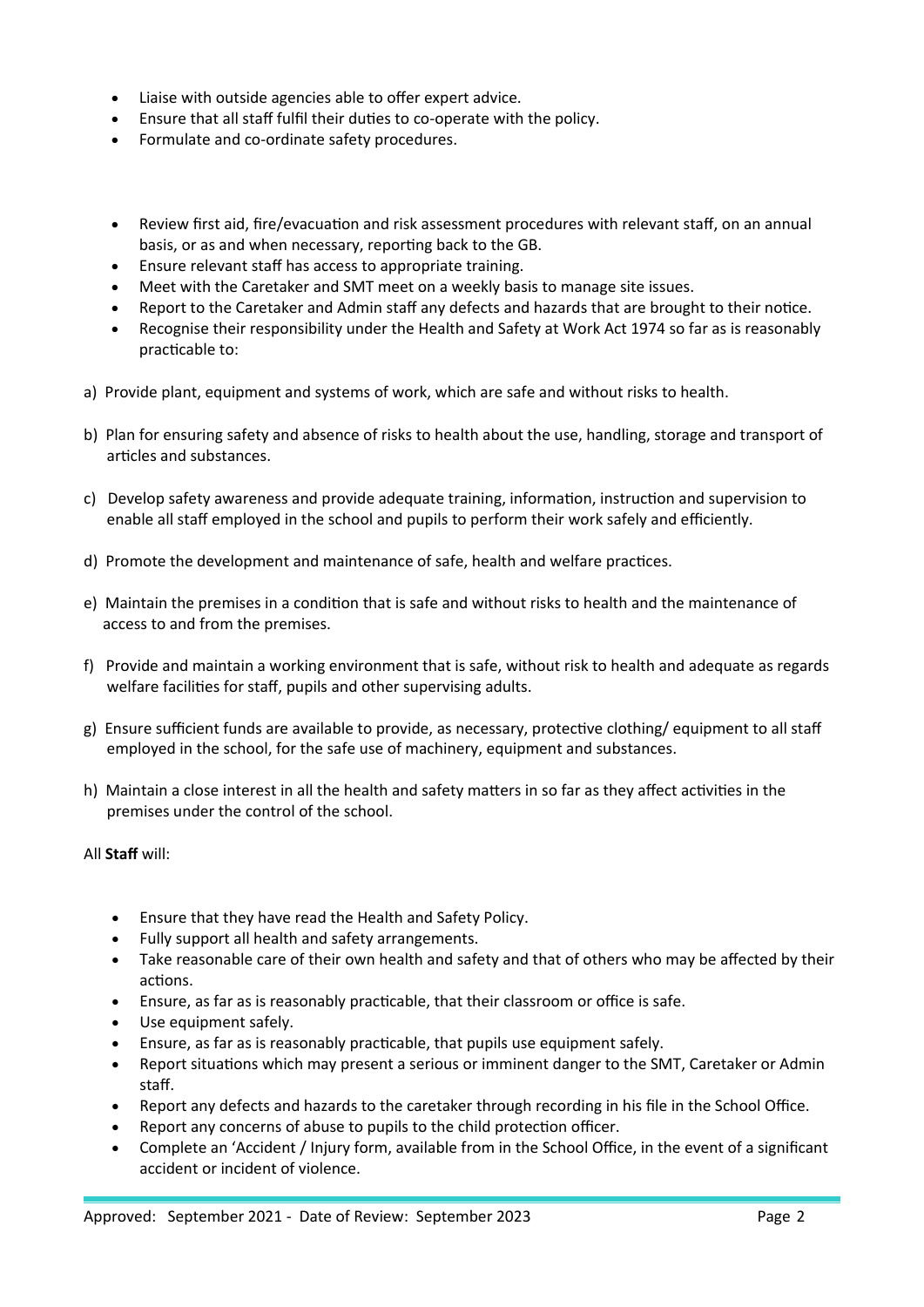Complete the Inclusion Folder in the staffroom to inform all staff of any pupils with medical needs or who may need specific handling, to ensure the health and safety of pupils or staff. Supply staff are asked to familiarise themselves with this.

# The **Caretaker** will:

- Ensure that s/he is familiar with the school's Health and Safety Policy.
- Conduct a termly health and safety survey with the SMT and GB.
- Conduct a half-termly site check with the SMT.
- Meet with the SMT and Admin staff on a weekly basis to manage site issues.
- Ensure that all cleaning staff are aware of any implications of the Health and Safety Policy as it affects their work activities e.g. storage arrangements for materials, equipment, substances etc.
- Report to the SMT and Admin Staff any defects and hazards that are brought to his notice.
- Ensure that everything received from suppliers (for direct school use), machinery, equipment, substances etc. is accompanied by adequate information and instruction prior to use.
- Test and record the fire bells and fire doors weekly.
- Inform the SMT whenever contractors are due to enter the school to undertake maintenance, service or works contracts.
- Maintain a record of hazardous substances used for cleaning and similar purposes.

## The **Admin Staff** will:

- Report to the SMT and Caretaker any defects and hazards that are brought to her notice.
- Liaise with the Caretaker when organising health and safety works.
- Report to the SMT and GB finance team on any financial implications for health and safety issues.
- Meet with the SMT and caretaker on a weekly basis to manage site issues.
- Ensure persons booking the school for a letting will be sent a copy of the Health and Safety Policy.

## **Subject Leaders** will:

 Ensure staff and any other supervising adults are aware of any matters pertaining to Health and Safety in their curriculum areas.

## The **Lunchtime Supervisors with the Admin staff** will:

- Report any health and safety concerns at lunchtime to the SMT.
- Organise first aid cover at lunchtime.
- Send out medical alert questionnaires to parents in September and compile a school list to be held by staff. Supply staff are asked to familiarise themselves with the form.
- Ensure 'Accident / Injury' forms are completed for any serious incidents.

## **Pupils** are expected to:

- Exercise personal responsibility for the safety of themselves and classmates.
- Observe standards of dress consistent with safety and/or hygiene.
- Follow the safety rules of the school and the instructions of teaching staff given in an emergency.
- Use and not wilfully misuse, neglect or interfere with things provided for their safety.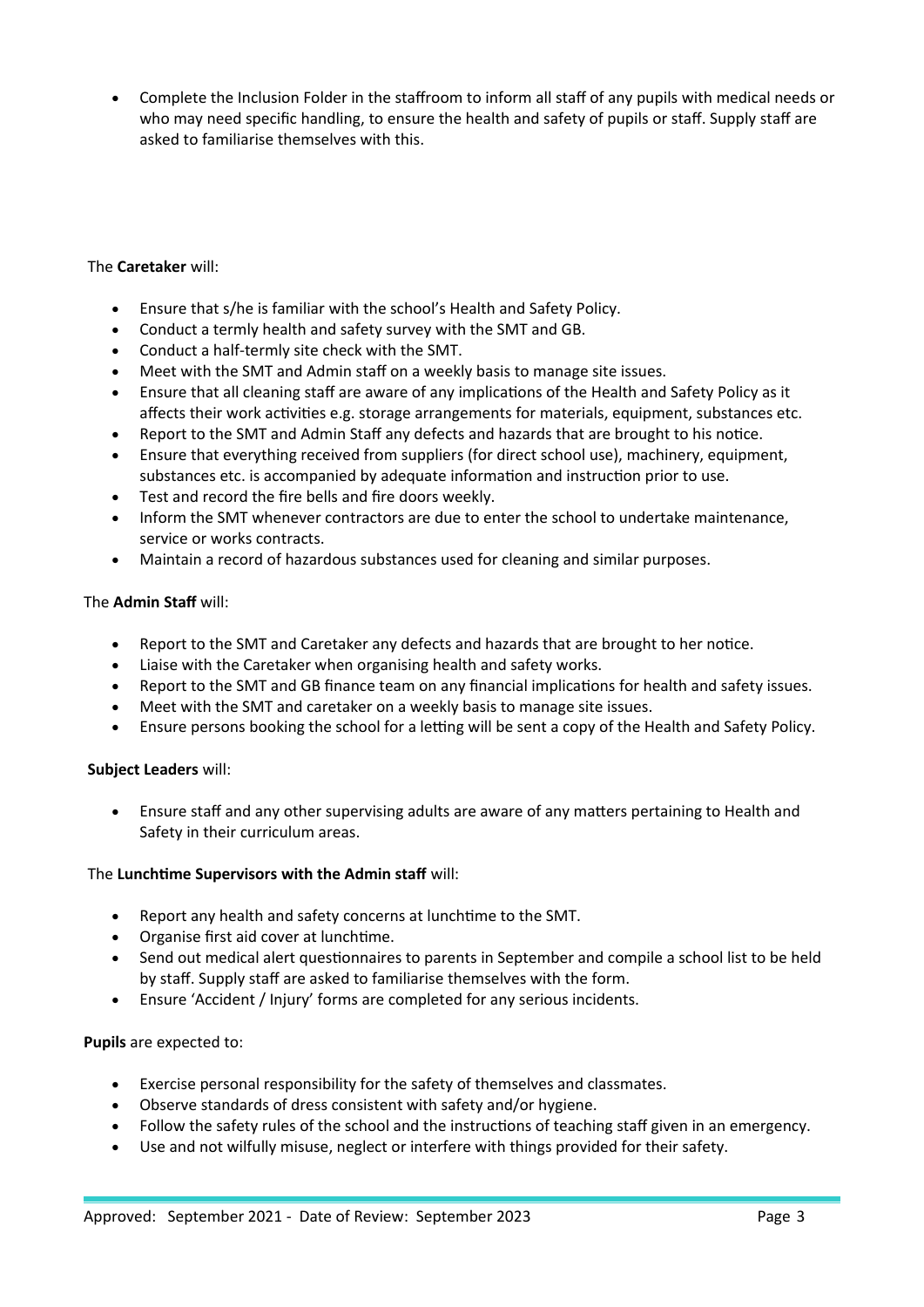#### **Parents** are expected to:

• Support the school in any health and safety matters reported to them on newsletters.

# **ARRANGEMENTS**

# **Accidents and Injury Reporting**

- Any pupil complaining of illness or who has been injured is sent to the School Office for the qualified First Aiders to inspect and, where appropriate, treat.
- All incidents, ailments and treatment are reported in the accident book.
- More serious accidents or incidents of violence are recorded on 'Record of concern' forms obtainable from the School Office.
- Parents are contacted if there are any doubts over the health or welfare of a pupil.
- In the event of a serious incident an ambulance is called and a member of staff accompanies the pupil to hospital. Parents are asked to go immediately to the hospital. It may be appropriate to transport a pupil to hospital without using an ambulance. This should be on a voluntary basis. In such cases staff, should ensure they have specific cover from their insurance company.
- If a staff member is concerned about the welfare of a pupil, they should contact the School Office immediately. If an injury has been sustained, the pupil should not be moved.
- Staff should complete the accident book for employees if they sustain an injury at work. The book can be obtained from the School Office. An injured member of staff or other supervising adult should not continue to work if there is any possibility that further medical treatment is needed. The member of staff or other supervising adult concerned should seek medical advice without delay.

## **Administration of Medicines**

- Our trained First Aiders administer medicines for chronic or long-term conditions.
- Medicines are stored in a locked cupboard. Staff record the time medication is given and sign the record sheet.
- Parents give written consent to authorise First Aiders to administer prescribed medication.
- Medication for asthma is stored in an unlocked cupboard in the School Office. Pupils are supervised by a First Aider when taking their asthma medication.

## **First Aid Provision**

The Head Teacher is responsible for ensuring that there is an adequate number of qualified First Aiders.

Their names are displayed in all classrooms, passages, and school office.

First Aid is administered in the School Office.

First Aid boxes are in the medical room, office, and classrooms.

Portable First Aid kits are taken on educational visits and are available from the School Office.

A qualified First Aider will go on any educational visit.

An appointed staff member will ensure the maintenance of the contents of the first aid boxes and other supplies.

All staff will be trained in any aspects of First Aid deemed necessary e.g. asthma, epilepsy, the use of an epipen.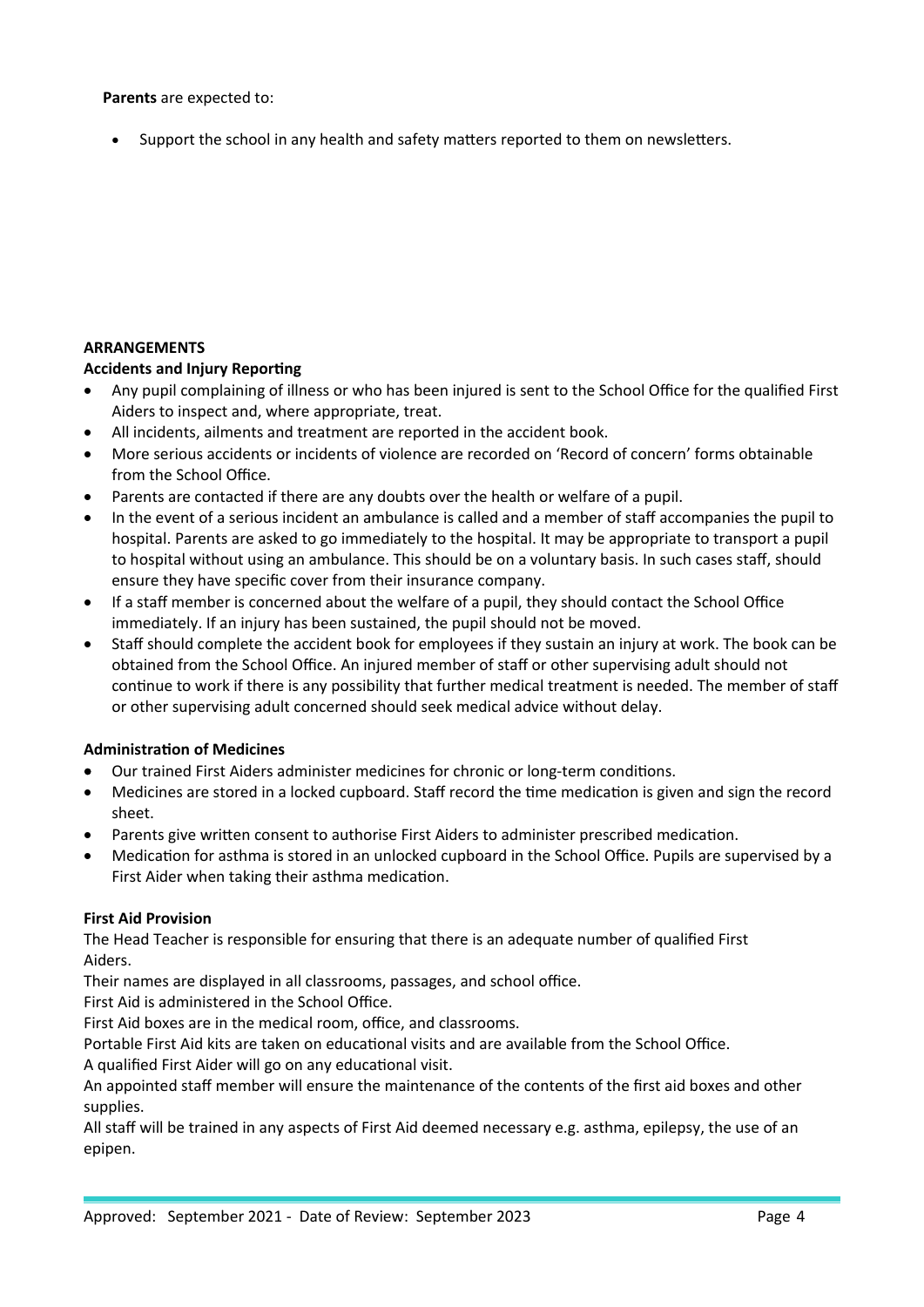# **Head Injuries**

- Parents are informed of a head injury by letter. The letter outlines the injury and symptoms to look out for.
- First Aiders contact parents by phone if they have concerns about the injury.

## **Head Lice**

- If eggs are noticed in a pupil's hair a letter is sent home informing the pupil's parents.
- A general letter is sent to the parents of all pupils in a class if there is a case of head lice in the class.
- If live lice are noticed in a pupil's hair the parents are contacted by telephone and asked to collect him/her from class.

## **HIV**

- No person must treat a pupil who is bleeding, without protective gloves.
- Protective gloves are stored in the School Office and Staffroom.
- Sponges and water buckets must never be used for first aid to avoid the risk of HIV contamination.

## **Communication of Information to Users of the Premises**

Any persons booking accommodation at the school will receive a copy of this Health and Safety Policy from the Admin Office.

## **Control of Hazardous Substances**

The Site Manager completes a COSHH assessment sheet for substances in school, compiling and maintaining a list giving details of these substances.

## **Cooking**

- Cookers should not be used without essential fire precautions being immediately available e.g. fire blanket, fire extinguisher.
- Staff should ensure pupils receive instructions and on the job training to enable them to be safe during a cooking activity.

## **Educational Visits**

The SMT and GB, has responsibility for ensuring staff have adhered to the school's 'Educational Visits Procedures' when organising a visit. All staff have a copy.

## **Electrical Testing**

All items of portable electrical apparatus and equipment in use at the school are inspected and checked annually and will be marked to show the date of the test.

## **Evacuation of the Building**

- Fire exits are clearly labelled.
- Plans showing exit routes are displayed by the door of each classroom.
- Fire bells and fire doors are tested weekly by the Caretaker.
- A fire drill is practised once a term and reported by the SMT to the Governing Body.
- Fire extinguishers and smoke alarms are checked regularly and serviced annually.

## **Hot Drinks**

Staff should ensure that they only transport hot drinks around school when it is quiet in the corridor areas. Hot drinks should not be transported when large numbers of pupils are moving around school. If a member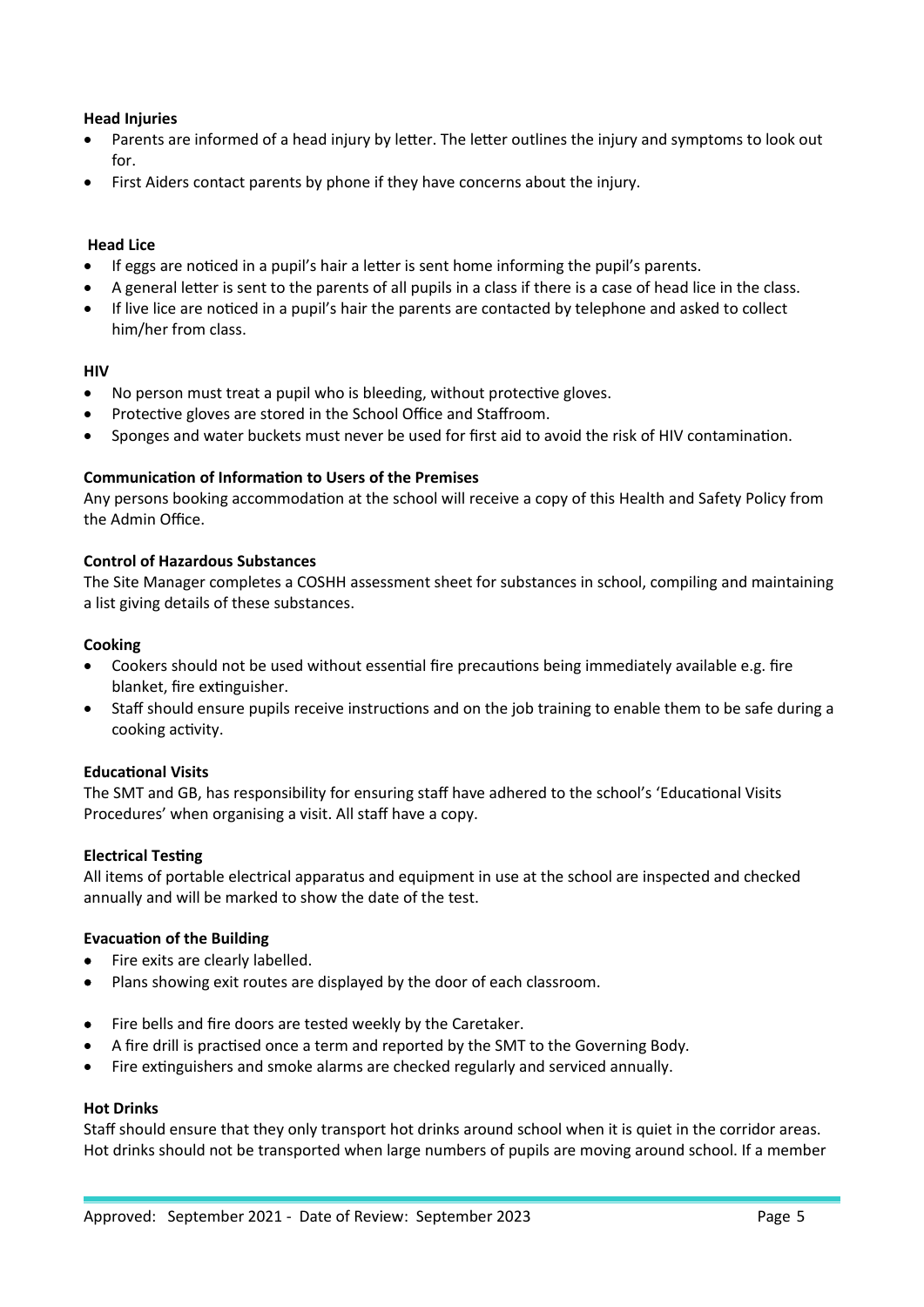of staff has a hot drink in the classroom s/he should ensure that a pupil cannot reach it and that it is in a safe position.

# **Manual Handling**

Pupils, staff and any other supervising adults should only lift equipment and furniture within their own individual capability.

## **Movement Around School**

- Pupils should walk around school in single file and stand in single file when waiting.
- No pupils should remain unsupervised in classrooms.

## **On Site Vehicle Movements**

- Car parking is separate to the school grounds.
- Contractors come onto the premises when loading/unloading equipment and park outside the main entrance. They can only gain access by contacting a member of staff to open the gate for them.

## **PE Equipment**

Gymnastic equipment is checked annually by site manger and repaired or removed as appropriate.

#### **Playground**

- Staff actively encourage pupils to play safely and discourage fighting or other rough games.
- Two members of staff supervise the playground during morning playtime.

#### **Pregnant Workers and Nursing Mothers**

The SMT will carry out a risk assessment. Appropriate action will be taken to ensure she is not exposed to any significant risks.

#### **Safe Stacking and Storage**

Equipment should be stored at an appropriate level and position relative to its height, weight and bulk.

## **Security**

- All Staff must ensure that the main gate is shut always except for when it is manned between 8.30 am to 9am and 3pm to 3.30pm.
- The Caretaker must change the lock pin twice a year.
- Visitors and Parents must buzz the intercom on the main gate and staff must view before allowing access to the premises.

#### **Site Inspections**

- The Site Manager inspects the site as part of her daily routine.
- Urgent matters are referred to the SMT or Administration Officer and actioned ASAP.
- More routine matters are discussed at the weekly premises meeting between the SMT, Site Manager and Administration Officer and actioned accordingly.
- The SMT and Site Manager inspect the site on a half-termly basis.
- The SMT, Site Manager conduct a termly health and safety survey and report back to the GB.
- The SMT and GB conduct Risk Assessments on an annual basis or as and when necessary.
- All significant matters are reported to the GB.

## **Slips, Trips and Falls**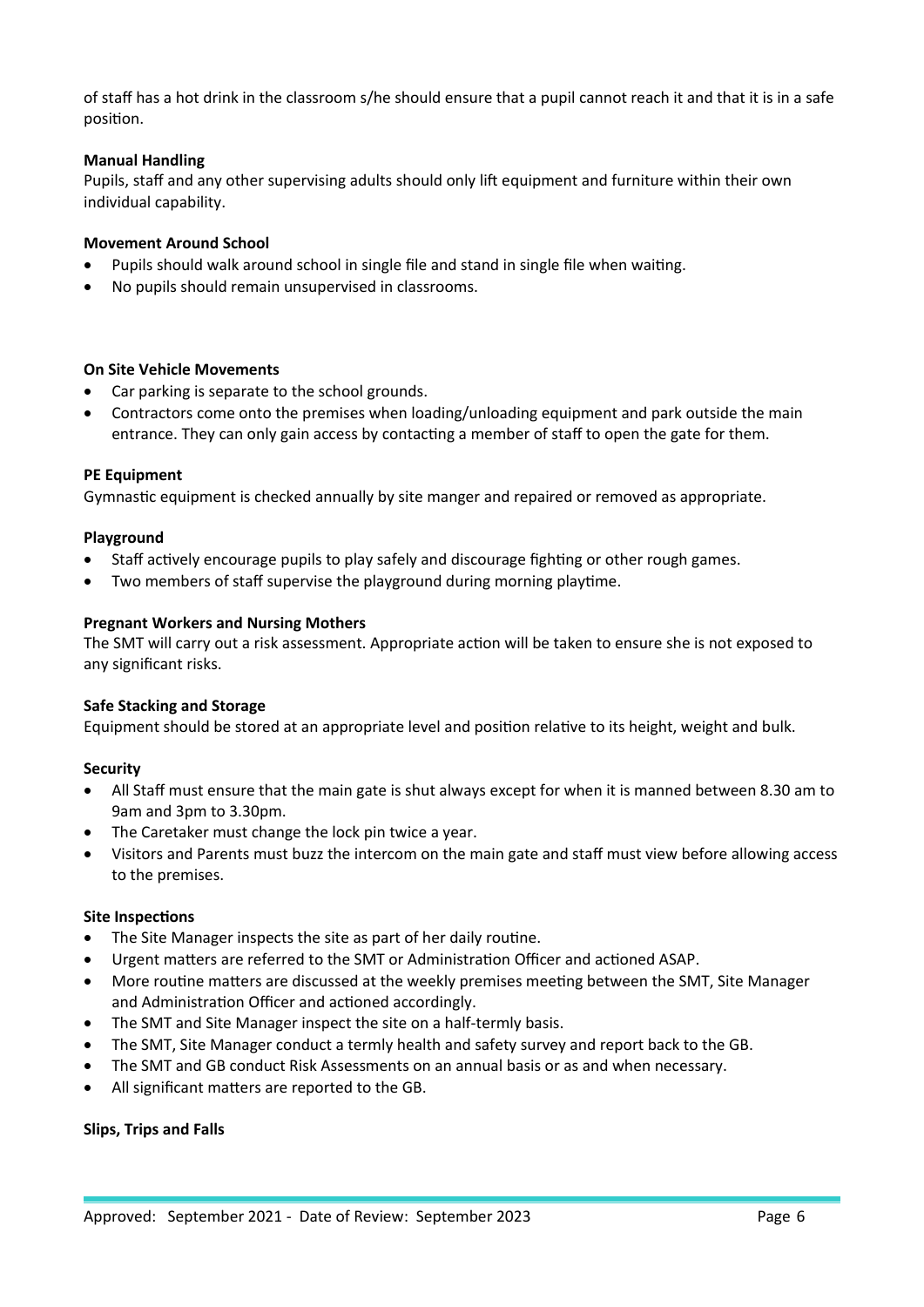- It is unrealistic to expect pupils never to fall, especially at playtime. However, staff or other supervising adults should report any conditions considered hazardous e.g. uneven surfaces, holes, wet/slippery surfaces, worn carpet, trailing cables to the SMT, Admin or Site Manager.
- Classrooms are equipped with cable mats on overhead projector cables to prevent trips.

## **Supervision of Pupils**

- Staff and other supervising adults should maintain good order and discipline, safeguarding their health and safety always.
- No pupil should be left unsupervised.
- Staff should be in class when pupils come into class in the morning.
- Staff should be punctual in collecting pupils from the playground.
- The same duty of care applies when staff supervises pupils in after school clubs.
- $\bullet$  If a member of staff knows that s/he is unable to undertake a duty s/he should organise cover.
- Other staff on duty should inform supply teachers of their duties regarding supervision.
- If a parent fails to collect a pupil after school staff should make every effort to contact the parent. If a parent or emergency contact person cannot be contacted, the Child Protection officer will need to be notified.

# **Transporting Pupils**

Parental consent must be sought before transporting any pupils and staff to any school visits or off site activities.

# **Working at Height**

- Staff and other supervising adults should use stepladders when working at height e.g. displaying work. Chairs and tables should not be used for this purpose.
- Stepladders are in the boiler room.

## **Working during the evening**

Staff sometimes stay late at school. Staff should alert the Caretaker that they are staying late (after 6pm) and are not allowed to stay on the premises on their own.

## **RISK ASSESSMENT PROCEDURE**

• Think of possible hazards. A hazard is anything that has the potential to cause harm e.g. a physical condition which can make the school unsafe, such as a slippery floor; unsafe acts e.g. rushing, horseplay, taking shortcuts. Unsafe omissions such as the failure to follow safe systems or wear protective equipment

can also be termed hazards.

- Decide who might be affected and how.
- Evaluate the level of risk and consider preventive measures. Risk is the likelihood, high or low, that somebody could be harmed by these and other hazards, together with an indication of how serious the harm could be.
- Discuss with school staff/parents/carers/and child as appropriate.
- Formulate into a written plan.
- Put measures into practice.
- Review and revise as necessary

## **Hazard Identification**:

Identify all the hazards relevant to the activity.

Specific hazards should be assessed on a separate risk assessment form and cross referenced with this document. Possible hazards may include: